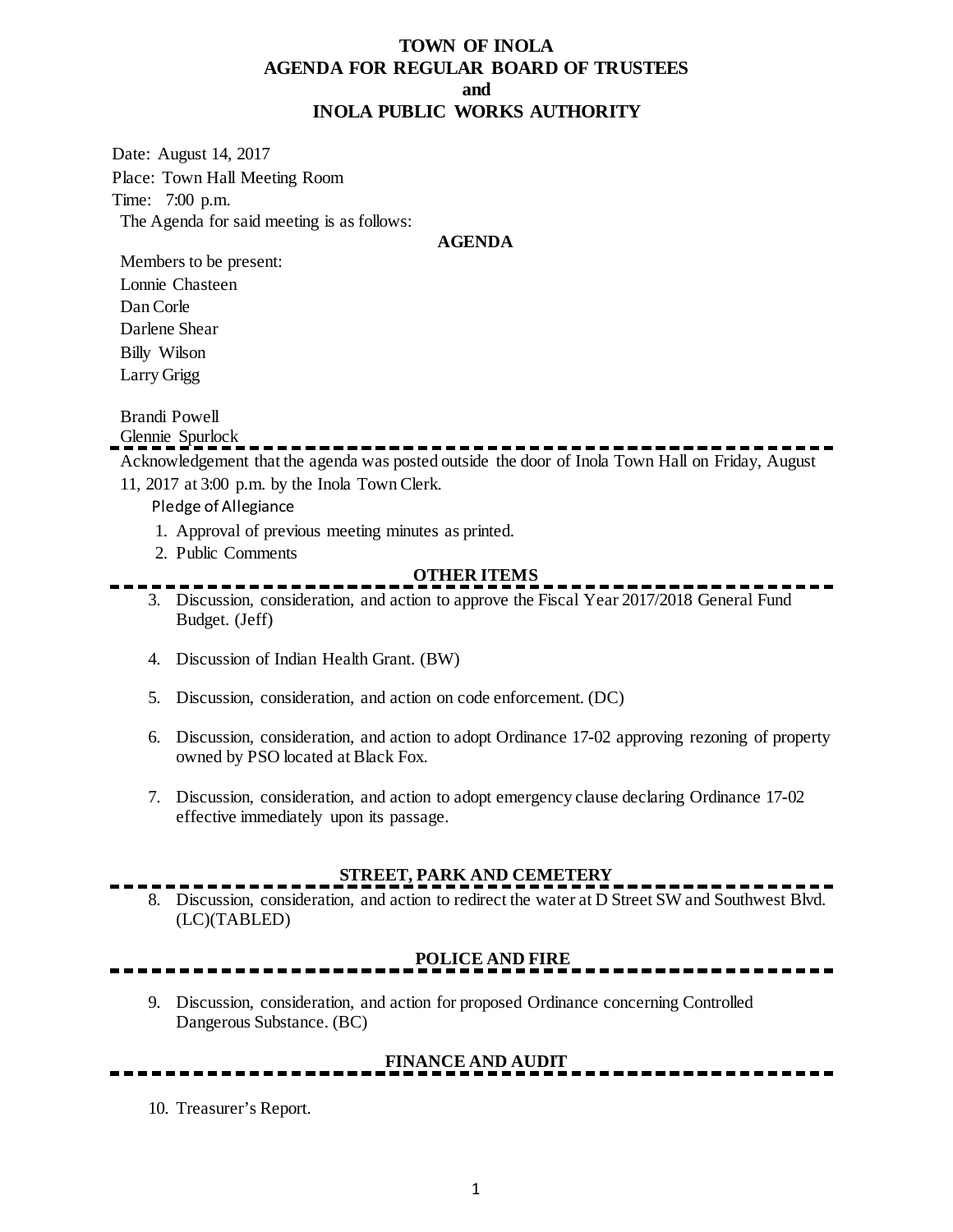- 11. Discussion, consideration, and action to renew all lease purchase agreements between the Town of Inola and BancFirst effective July 1, 2017.
	- 12. Discussion, consideration, and action to renew all loans on lease purchase agreements between the Town of Inola and RCB Band effective July 1, 2017.
	- 13. Discussion, consideration, and action for a pay increase for Brandi Powell for year anniversary.(BW)
	- 14. Motion to go into PWA.
	- 15. Return from PWA.
	- 16. Approval of purchase orders as initialed.

### **MAYOR'S COMMENTS**

17. Motion to adjourn.